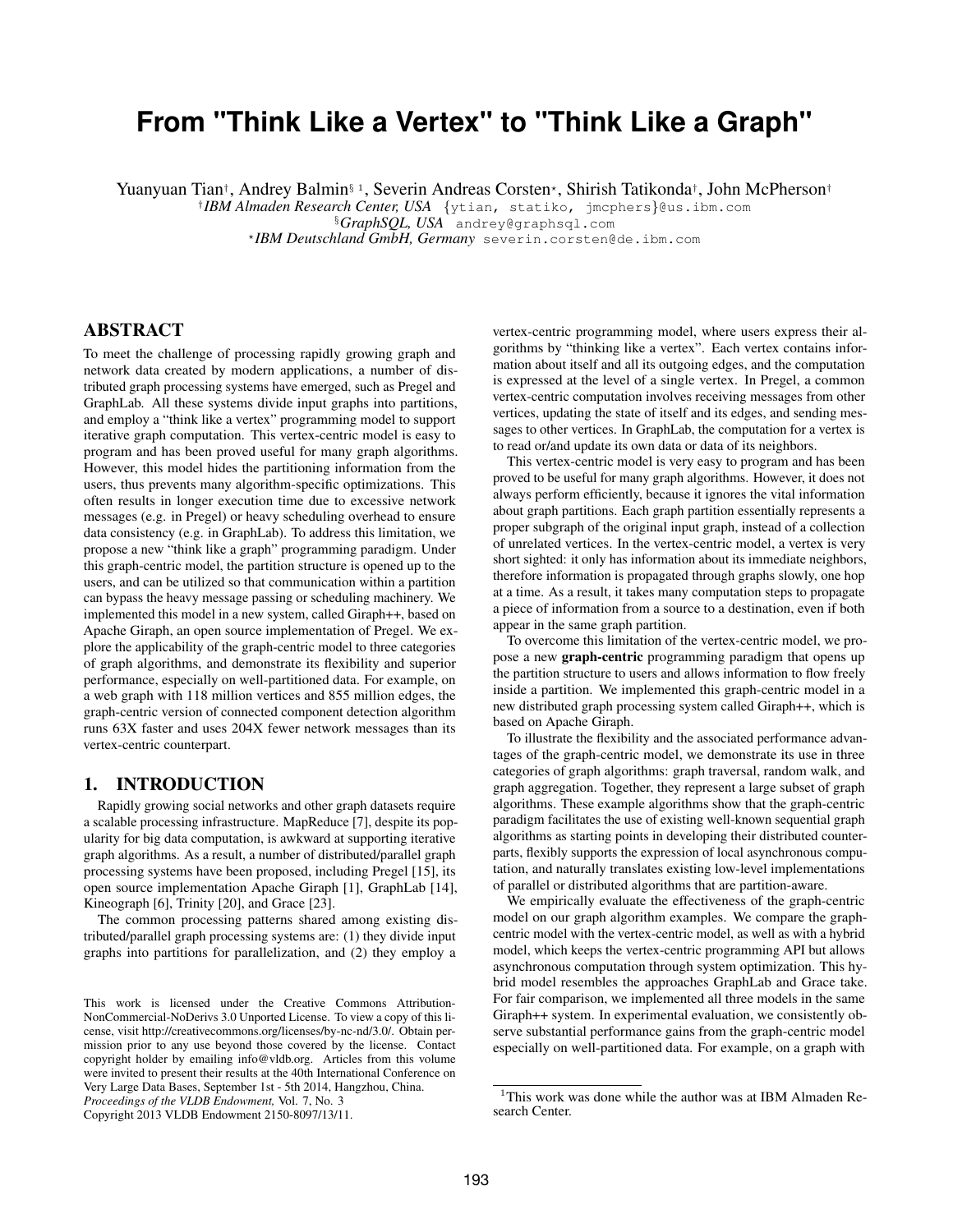

Figure 1: Example graph and graph partitions

118 million vertices and 855 million edges, the graph-centric connected component algorithm ran 63X faster than the vertex-centric implementation and used 204X fewer network messages. This was also 27X faster than the hybrid model, even though it used only 2.3X fewer network messages. These performance gains are due to an algorithm-specific data structure that keeps track of the connected components within a partition and efficiently merges components that turn out to be connected by a path through other partitions. As a result, the graph-centric version needs much fewer messages per iteration and completes in fewer iterations than both the vertex-centric and the hybrid versions.

Note that the proposed graph-centric programming model is not intended to replace the existing vertex-centric model. Both models can be implemented in the same system as we demonstrated in Giraph++. The vertex-centric model has its simplicity. However, the graph-centric model allows lower level access, often needed to implement important algorithm-specific optimizations. At the same time, the graph-centric model still provides sufficiently high level of abstraction and is much easier to use than, for example, MPI[18].

The graph-centric programming model can also be implemented in other graph processing systems. We chose Giraph, due to its popularity in the open source community, and more importantly its ability to handle graph mutation. Graph mutation is a crucial requirement for many graph algorithms, especially for graph aggregation algorithms, such as graph coarsening [12, 11], graph sparsification [19], and graph summarization [22]. Incidentally, to the best of our knowledge, Giraph++ is the first system able to support both asynchronous computation and mutation of graph structures.

The performance of many graph algorithms, especially the ones implemented in the graph-centric model, can significantly benefit from a good graph partitioning strategy that reduces the number of cross-partition edges. Although there has been a lot of work on single-node sequential/parallel graph partitioning algorithms [12, 11, 21], the rapid growth of graph data demands scalable distributed graph partitioning solutions. In this paper, we adapted and extended the algorithm of [11] into a distributed graph partitioning algorithm, which we implemented in the same Giraph++ system, using the graph-centric model.

The remainder of the paper is organized as follows: Section 2 provides a necessary background on Giraph. In Section 3, we introduce the graph-centric programming model, and in Section 4, we exploit the graph-centric model in various graph algorithms. In Section 5, we discuss the hybrid model which is an alternative design to support asynchronous graph computation. Then, the detailed empirical study is provided in Section 6. Section 7 describes the related work. Finally, we conclude in Section 8.

## 2. GIRAPH/PREGEL OVERVIEW

```
Vertex<I, V, E, M> //I: vertex ID type, V: vertex
//value type, E: edge value type, M: message type
void compute(); //user defined compute function
long getSuperstep(); //get the current superstep number
void sendMsq(I id, M msq);
void sendMsgToAllEdges(M msg);
void voteToHalt();
boolean isHalted();
int getNumOutEdges(); //get the number of outgoing edges
E getEdgeValue(I targetVertexId) :
boolean addEdge(I targetVertexId, E edgeValue);
E removeEdge(I targetVertexId);
Iterator<I> iterator(); //iterator to all neighbors
Iterable<M> getMessages(); //get all messages to it
I getVertexId();
V getVertexValue();
void setVertexValue(V vertexValue);
void write(DataOutput out); //serialization
void readFields(DataInput in); //deserialization
```
#### Figure 2: Major (not all) functions for Vertex in Giraph.

In this section, we provide an overview of Apache Giraph, which is an open source implementation of Pregel.

Giraph distributes a graph processing job to a set of workers. One of the workers acts as the master to coordinate the remaining slave workers. The set of vertices of a graph is divided into partitions. As shown in Figure 1, each partition contains a set of vertices and all their outgoing edges. Each vertex is uniquely identified by an ID, and a *partitioner* decides which partition a vertex belongs to based on its ID. The partitioner is also used to route messages for a vertex correctly to its partition. The default partitioner is a hash function on the vertex ID. Range partitioner or other customized partitioners can be used as well. The number of partitions is usually greater than the number of workers, to improve load balance.

Giraph employs a vertex-centric model. Each graph vertex is considered an independent computing unit that inherits from the predefined *Vertex* class. Each vertex has a unique ID, a vertex value, a set of outgoing edges (a set of edges in the case of an undirected graph) with an edge value associated with each edge, and a set of messages sent to it. Figure 2 shows the major functions for the *Vertex* class with I as the vertex ID type, V as the vertex value type, E as the edge value type, and M as the message type.

Giraph follows the Bulk Synchronous Parallel (BSP) computation model. A typical Giraph program consists of an input step, where the graph is initialized (e.g., distributing vertices to worker machines), followed by a sequence of iterations, called *supersteps*, which are separated by global synchronization barriers, and finally an output step to write down the results. A vertex carries two states: *active* and *inactive*. In the beginning, all vertices are *active*. A vertex can voluntarily deactivate itself by calling *voteToHalt*() or be passively activated by some incoming messages from other vertices. The overall program terminates if every vertex is inactive. In superstep  $i$ , each active vertex can receive messages sent by other vertices in superstep  $i - 1$ , query and update the information of the current vertex and its edges, initiate graph topology mutation, communicate with global aggregation variables, and send messages to other vertices for the next superstep  $i + 1$ . All this computation logic is executed in a user-defined *compute*() function of the *Vertex* class. After all active vertices finish their local *compute*() calls in a superstep, a global synchronization phase allows global data to be aggregated, and messages created by each vertex to be delivered to their destinations.

To reduce the number of messages transmitted and buffered across supersteps, a user can define a *combiner* function if only an aggregate (such as min, max, sum) of messages is required instead of the individual messages.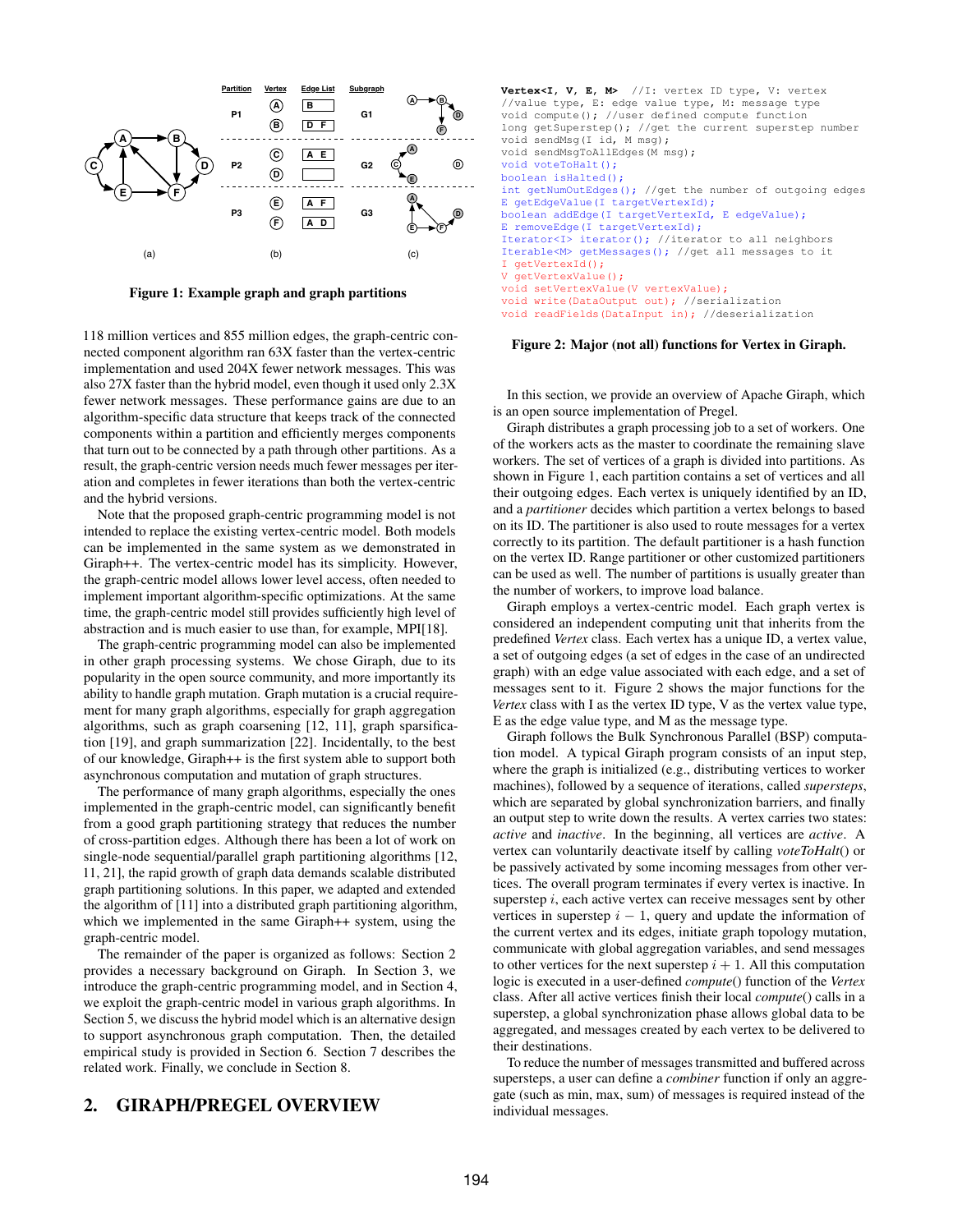#### Algorithm 1: Connected Component Algorithm in Giraph

1 COMPUTE() 2 if *getSuperstep()==0* then 3 | setVertexValue(getVertexID()); minValue=min(getMessages(), getVertexValue()); 5 if *getSuperstep()==0 or minValue*<*getVertexValue()* then 6 | setVertexValue(minValue); 7 | sendMsgToAllEdges(minValue); 8 voteToHalt(); combiner function COMBINE(msgs) 10 | **return** min(msgs);



Figure 3: Example execution of connected component algorithms in vertex-centric and graph-centric models

Fault tolerance in Giraph is achieved by periodic checkpointing. Users can specify the frequency of checkpointing (in terms of number of supersteps). During checkpointing (it only happens at the beginning of a superstep), the workers save the state of all vertices including vertex value, edge values, and all incoming messages. Once a failure is detected, the master notifies all workers to enter the recovery mode. Then, in the subsequent superstep, workers reload the full state from the last checkpoint, and proceed with the normal computation.

Example: Connected Component Algorithm in Giraph. Algorithm 1 shows an example of the connected component algorithm for undirected graphs implemented in Giraph. In this algorithm, the vertex value associated with each vertex is its component label. Initially in superstep 0, each vertex uses its own ID as its component label (each vertex is itself a connected component), then propagates the component label to all its neighbors. In subsequent supersteps, each vertex first finds the smallest label from the received messages. If this label is smaller than the vertex's current component label, the vertex modifies its label and propagates the new label to all its neighbors. When the algorithm finishes, the component label for each vertex is the smallest vertex ID in the corresponding connected component. To reduce the number of network messages, a combiner (line 9-10) that computes the min of messages is used for this algorithm. For the example graph in Figure 3(a), Figure 3(b) depicts the vertex labels and the message passing in every superstep for this connected component algorithm.

## 3. Giraph++ GRAPH-CENTRIC MODEL

In this section, we introduce the new graph-centric programming model. In a nutshell, instead of exposing the view of a single vertex to the programmers, this model opens up the entire subgraph of each partition to be programmed against.

## 3.1 Internal Vertices and Boundary Vertices

Just like the vertex-centric model, the graph-centric model also divides the set of vertices in the original graph into partitions as depicted in Figure 1(b). Let  $G = \langle V, E \rangle$  denote the original graph with its vertices and edges, and let  $P_1 \cup P_2 \cup \ldots \cup P_k = V$  be the k partitions of V, i.e.  $P_i \cap P_j = \emptyset$ ,  $\forall i \neq j$ . For each partition  $P_i$ , the vertices in  $P_i$ , along with vertices they link to, define a subgraph  $G_i$  of the original graph. Figure 1(c) shows examples of subgraphs. To be more precise, let  $V_i$  denote all the vertices that appear in the subgraph  $G_i$ . We define  $V_i = P_i \cup \{v | (u, v) \in E \land u \in P_i\}$ . We say that any vertex  $u \in P_i$  is an *internal* vertex of  $G_i$  and any vertex  $v \in (V_i \backslash P_i)$  is a *boundary* vertex. In Figure 1(c), A and B are the internal vertices of G1, while D and F are its boundary vertices (shown as shaded vertices). Note that a vertex is an internal vertex in exactly one subgraph, which we call the *owner* of the vertex, but it can be a boundary vertex in zero or more subgraphs. For example, in Figure  $1(c)$ , A is an internal vertex in G1, and is a boundary vertex in both G2 and G3. G1 is the owner of A.

In the rest of this paper, when discussing graph-centric model, we will refer to subgraphs as partitions when it is not ambiguous to do so.

In the Giraph++ graph-centric model, for each internal vertex in a partition, we have all the information of its vertex value, edge values and incoming messages. But for a boundary vertex in a partition, we only associate a vertex value with it. This vertex value is just a temporary *local* copy. The *primary* copy of the vertex value resides in its owner's corresponding internal vertex. The local copies of vertex values are essentially caches of local computation in different partitions, they have to be propagated to the primary copy through messages.

The distinction between internal vertices and boundary vertices are crucial, as in Giraph++ messages are only sent from boundary vertices to their primary copies. This is because the whole subgraph structure is available in the graph-centric model, information exchange between internal vertices is cheap and immediate. The algorithm can arbitrarily change the state of any internal vertex at any point in time, without a need for a network message or a wait for the next superstep. Boundary vertex values can also be arbitrarily changed, but these changes will have to be propagated to the owners through messages, at the end of the superstep.

## 3.2 Giraph++ Programming API

As we intend to make the graph-centric model a valuable complement to the existing vertex-centric model, our design principal for Giraph++ is to fully make use of the existing Giraph infrastructure. A program in Giraph++ is still executed in sequence of supersteps, separated by global synchronization barriers. However, in each superstep, the computation is performed on the whole subgraph in a partition.

We utilize the *Vertex* class in Giraph for internal vertices and boundary vertices in Giraph++. However, we turn off functions that are not needed. Among the major functions shown in Figure 2, the retained functions for internal vertices are highlighted in blue and red, whereas only the ones highlighted in red are retained for the boundary vertices. Like in Giraph, each internal vertex of a partition has two states: active or inactive. However, a boundary vertex does not have any state.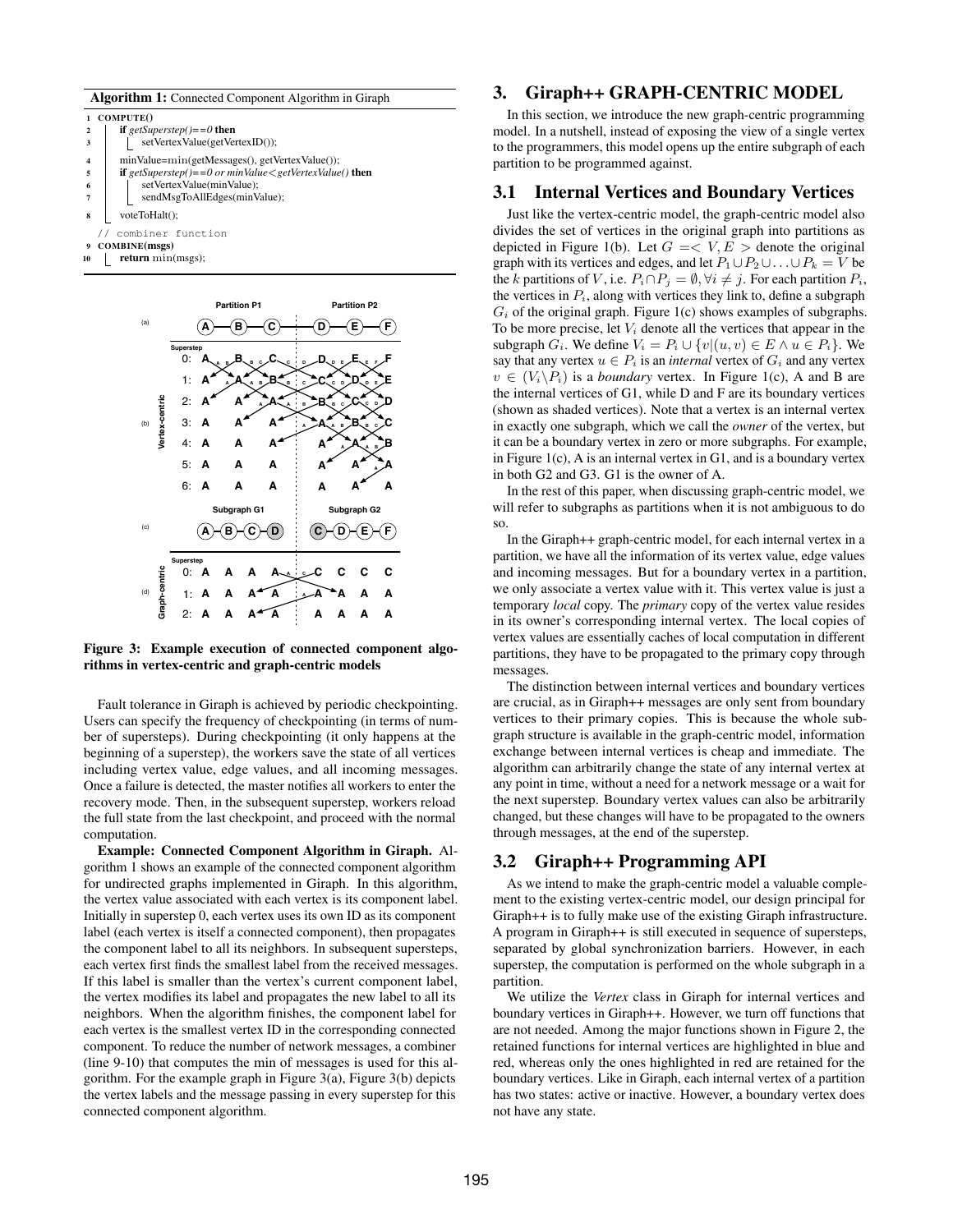```
GraphPartition<I, V, E, M>//I: vertex ID type, V: vertex
//value type, E: edge value type, M: message type
void compute(); //user defined compute function
void allVoteToHalt(); //all vertices vote to halt
long getSuperstep(); //get the current superstep number
void sendMsg(I id, M msg);
boolean containsVertex(I id);
boolean isInternalVertex(I id);
boolean isBoundaryVertex(I id);
Vertex<I, V, E, M> getVertex(I id);
Collection<Vertex<I, V, E, M>> internalVertices();
Collection<Vertex<I, V, E, M>> activeInternalVertices();
Collection<Vertex<I, V, E, M>> boundaryVertices();
Collection<Vertex<I, V, E, M>> allVertices();
void write(DataOutput out); //serialization
void readFields(DataInput in); //deserialization
```
Figure 4: Major functions for GraphPartition.

 $Algec$ <sup>14</sup>

|                | <b>Algorithm 2:</b> Connected Component Algorithm in Giraph++ |
|----------------|---------------------------------------------------------------|
| $\mathbf{1}$   | COMPUTE()                                                     |
| $\mathbf{2}$   | if getSuperstep()==0 then                                     |
| 3              | sequential $CC()$ ; // run a sequential $CC$ algorithm        |
| $\overline{4}$ | foreach by IN boundaryVertices() do                           |
| 5              | sendMsg(bv.getVertexId(), bv.getVertexValue());               |
| 6              | else                                                          |
| $\overline{7}$ | equiCC= $\emptyset$ ;// store equivalent CCs                  |
| 8              | foreach iv IN activeInternalVertices() do                     |
| 9              | minValue=min(iv.getMessages());                               |
| 10             | <b>if</b> $minValue \leq iv.getVertexValue()$ then            |
| 11             | equiCC.add(iv.getVertexValue(), minValue);                    |
| 12             | equiCC.consolidate();// get min for equivalent CCs            |
| 13             | foreach iv IN internal Vertices() do                          |
| 14             | changedTo=equiCC.uniqueLabel(iv.getVertexValue());            |
| 15             | iv.setVertexValue(changedTo);                                 |
| 16             | foreach by IN boundaryVertices() do                           |
| 17             | changedTo=equiCC.uniqueLabel(bv.getVertexValue());            |
| 18             | <b>if</b> changed To!=by.get Vertex Value() <b>then</b>       |
| 19             | bv.setVertexValue(changedTo);                                 |
| 20             | sendMsg(bv.getVertexId(), bv.getVertexValue());               |
|                |                                                               |
| 21             | allVoteToHalt();                                              |

To support the graph-centric programming model, we introduce a new class called *GraphPartition*. Figure 4 lists the major functions in this class. This class allows users to 1) access all vertices in a graph partition, either internal or boundary, 2) check whether a particular vertex is internal, boundary or neither, 3) send messages to internal vertices of other partitions, and 4) collectively deactivate all internal vertices in this partition. The user defined *compute*() function in the *GraphPartition* class is on the whole subgraph instead of on individual vertex.

Fault Tolerance in Giraph++. Like Giraph, Giraph++ achieves fault tolerance by periodic checkpointing. During each checkpoint, Giraph++ saves all the vertices (with their states), edges (with their states) , and messages in each partition. Furthermore, since users can freely define auxiliary data structures inside the *GraphPartition* class. The checkpointing scheme also calls the *GraphPartition.write()* function to serialize the auxiliary data structures. During failure recovery, besides reading back the vertices, edges, and messages, Giraph++ also deserializes the auxiliary data structures by calling the *GraphPartition.readFields()* function.

Example: Connected Component Algorithm in Giraph++. Algorithm 2 demonstrates how the connected component algorithm is implemented in Giraph++. For the example graph in Figure 3(a), Figure 3(c) and 3(d) depict the subgraphs of its two partitions and the execution of the graph-centric algorithm, respectively.

Sequential connected component algorithms have been well studied in the graph literature. Since the graph-centric programming model exposes the whole subgraph in a partition, an existing sequential algorithm can be utilized to detect the connected components in each graph partition. If a set of vertices belong to the same connected component in a partition, then they also belong to the same connected component in the original graph. After information is exchanged across different partitions, some small connected components will start to merge into a larger connected component.

Exploiting the above property, superstep 0 first runs a sequential connected component algorithm (we use a breath-first-search based algorithm) on the subgraph of each graph partition and then sends the locally computed component label for each boundary vertex to its corresponding owner's internal vertex. For the example in Figure 3(a), superstep 0 finds one connected component in the subgraph G1 and assigns the smallest label A to all its vertices including the boundary vertex D. Similarly, one connected component with label C is detected in G2. Messages with the component labels are then sent to the owners of the boundary vertices. In each of the subsequent supersteps, the algorithm processes all the incoming messages and uses them to find out which component labels actually represent equivalent components (i.e. they will be merged into a larger component) and stores them in a data structure called equiCC. In the above example, vertex D in superstep 1 receives the message A from G1, while its previous component label is C. Thus, pair (A, C) is put into equiCC to indicate that the connected components labeled A and C need to be merged. In equiCC.*consolidate*() function, we use the smallest label as the unique label for the set of all equivalent components. In our example, the new label for the merged components should be A. Then the unique labels are used to update the component labels of all the vertices in the partition. If a boundary vertex's component label is changed, then a message is sent to its owner's corresponding internal vertex. Comparing the two algorithms illustrated in Figure 3(b) and 3(d), the graph-centric algorithm needs substantially fewer messages and supersteps. In superstep 0, all the vertices in P1 already converge to their final labels. It only takes another 2 supersteps for the whole graph to converge. Note that the same combiner function used in Algorithm 1 can also be used in Algorithm 2.

We argue that the graph-centric programming model in Giraph++ is more general and flexible than the vertex-centric model. The graph-centric model can mimic the vertex-centric model by simply iterating through all the active internal vertices and perform vertexoriented computation. In other words, any algorithm that can be implemented in the vertex-centric model can also be implemented in the graph-centric model. However, the performance of some algorithms can substantially benefit from the graph-centric model. The connected component algorithm in Algorithm 2 is such an example. More examples of the graph-centric model's superior flexibility will be shown in Section 4.

## 4. EXPLOITING Giraph++

In this section, we explore the application of our proposed Giraph++ graph-centric programming model to three categories of graph algorithms: graph traversal, random walk and graph aggregation. For each category, we pick one representative algorithm to illustrate how it is implemented in the graph-centric paradigm.

## 4.1 Graph Traversal

Graph traversal represents a category of graph algorithms that need to visit all the vertices of a graph in a certain manner, while checking and updating the values of vertices along the way. These algorithms often involve a search over the graph. Examples include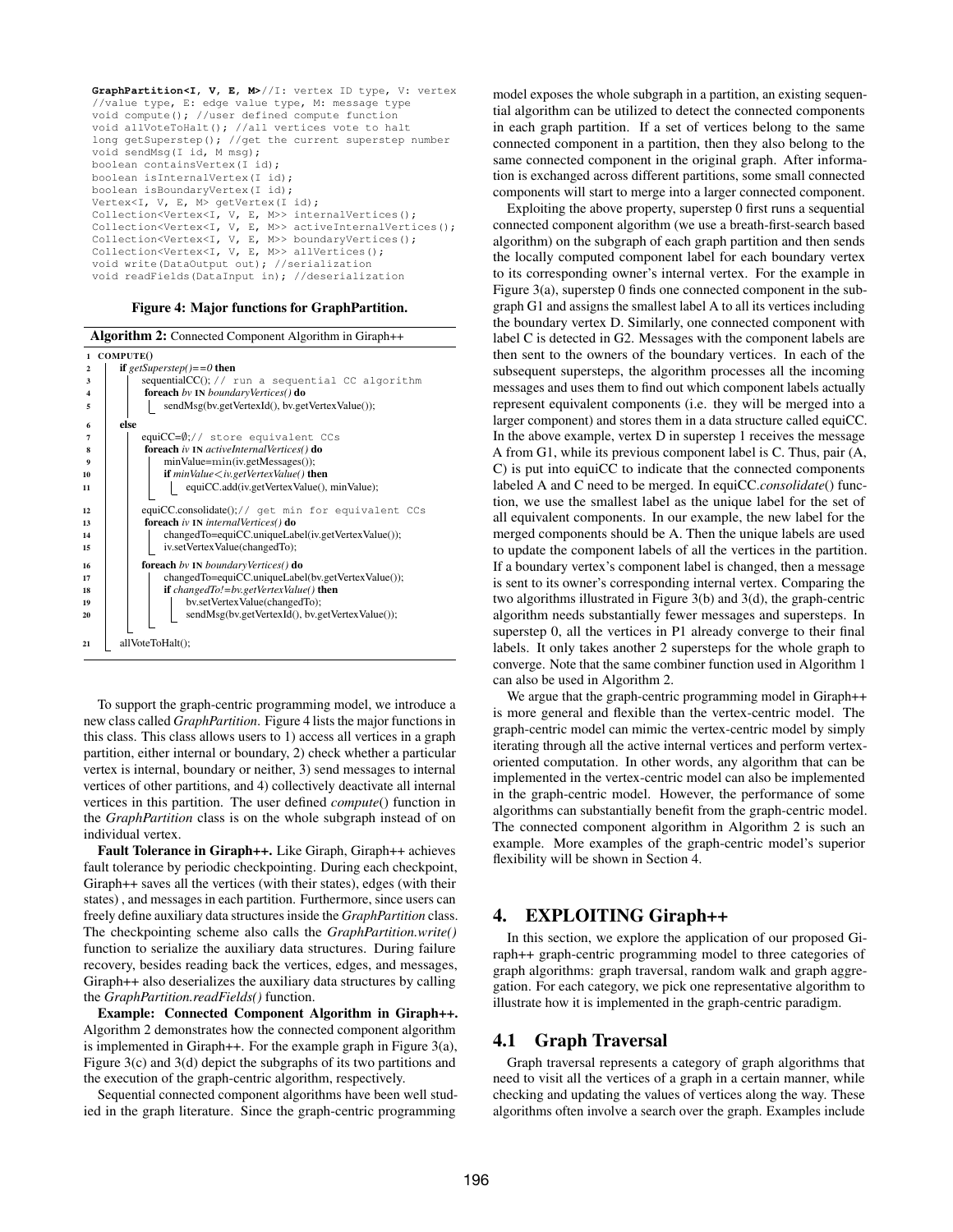#### Algorithm 3: PageRank Algorithm in Giraph

|                     | COMPUTE()                                                 |
|---------------------|-----------------------------------------------------------|
| $\mathbf{2}$        | <b>if</b> getSuperstep() $\leq$ MAX_ITERATION <b>then</b> |
| 3                   | $delta=0$ :                                               |
| $\overline{\bf{4}}$ | <b>if</b> getSuperstep()==0 <b>then</b>                   |
| 5                   | setVertexValue(0);                                        |
| 6                   | $delta+=0.15$ :                                           |
| $\overline{7}$      | $delta+=sum(getMessages))$ ;                              |
| 8                   | if $delta > 0$ then                                       |
| $\mathbf Q$         | setVertexValue(getVertexValue()+delta);                   |
| 10                  | sendMsgToAllEdges(0.85*delta/getNumOutEdges());           |
| 11                  | voteToHalt();                                             |
|                     | combiner function                                         |
| 12                  | COMBINE(msgs)                                             |
| 13                  | return $sum(msgs)$ ;                                      |

computing shortest distances, connected components, transitive closures, etc. Many such algorithms are well-studied, with sequential implementations readily available in textbooks and online resources.

We just examined the implementation of one such algorithm in the vertex-centric and the graph-centric models, in Algorithms 1 and 2, respectively. In the graph-centric model, we applied an existing sequential algorithm to the local subgraph of each partition in superstep 0, then only propagate messages through the boundary vertices. In the subsequent supersteps, messages to each vertex could result in the value update of multiple vertices, thus requiring fewer supersteps than a corresponding vertex-centric implementation.

## 4.2 Random Walk

The algorithms of the second category are all based on the random walk model. This category includes algorithms like HITS [13], PageRank [5], and its variations, such as ObjectRank [2]. In this section, we use PageRank as the representative random walk algorithm.

Algorithm 3 shows the pseudo code of the PageRank algorithm (using damping factor 0.85) implemented in the vertex-centric model. This is not the classic PageRank implementation, which iteratively updates the PageRank based on the values from the previous iteration as in  $PR_v^i = d \times \sum_{\{u | (u,v) \in E\}} \frac{PR^{i-1}}{|E_u|} + (1-d)$ , where  $|E_u|$ is the number of outgoing edges of  $u$ . Instead, Algorithm 3 follows the accumulative iterative update approach proposed in [25], and incrementally accumulates the intermediate updates to an existing PageRank. It has been proved in [25] that this accumulative update approach converges to the same values as the classic PageRank algorithm. One advantage of this incremental implementation of PageRank is the ability to update increment values asynchronously, which we will leverage in the graph-centric model below.

Algorithm 4 shows the PageRank algorithm implemented in the graph-centric model. This algorithm also follows the accumulative update approach. However, there are two crucial differences: (1) Besides the PageRank score, the value of each vertex contains an extra attribute, *delta*, which caches the intermediate updates received from other vertices in the same partition (line 16-18). (2) Local PageRank computation is *asynchronous*, as it utilizes the partial results of other vertices from the same superstep (line 14). Asynchrony has been demonstrated to accelerate the convergence of iterative computation in many cases [8], including PageRank [14]. Our graph-centric programming paradigm allows the local asynchrony to be naturally expressed in the algorithm. Note that both the vertex-centric and the graph-centric algorithms can benefit from a combiner that computes the sum of all messages (line 12-13 of Algorithm 3).

## Algorithm 4: PageRank Algorithm in Giraph++ 1 COMPUTE() 2 if *getSuperstep()*>*MAX ITERATION* then 3 allVoteToHalt(); 4 else 5 if *getSuperstep()==0* then 6 foreach *v* IN *allVertices()* do 7 | | | v.getVertexValue().pr=0; 8 v.getVertexValue().delta=0; 9 foreach *iv* IN *activeInternalVertices()* do 10 **if** getSuperstep()==0 **then**<br>iv.getVertexValue().de iv.getVertexValue().delta+=0.15; 12 iv.getVertexValue().delta+= $sum(iv.getMessages))$ ;<br>
if  $iv.getVertexValue()$ .delta>0 **then** 13 if *iv.getVertexValue().delta*>*0* then 14 | | iv.getVertexValue().pr+=iv.getVertexValue().delta; 15 | pdate=0.85\*iv.getVertexValue().delta/iv.getNumOutEdges(); 16 while *iv.iterator().hashNext()* do 17 | | | | | neighbor=getVertex(iv.iterator().next()); 18 neighbor.getVertexValue().delta+=update; 19 iv.getVertexValue().delta=0; 20 **foreach** *bv* IN *boundaryVertices()* **do**<br>21 **if** *bv*, getVertexValue(), delta > 0 **t** 21 if *bv.getVertexValue().delta*>*0* then 22 sendMsg(bv.getVertexId(), bv.getVertexValue().delta);<br>
bv.getVertexValue().delta=0; bv.getVertexValue().delta=0;



Figure 5: Graph coarsening example

## 4.3 Graph Aggregation

The third category of graph algorithms, which we call *graph aggregation*, are used to condense a large graph into a structurally similar but smaller graph by collapsing vertices and/or edges. Prominent examples of graph aggregation are graph summarization [22], graph sparsification [19], and graph coarsening [12, 11]. These algorithms are more sophisticated than graph traversal or random walk algorithms. They typically involve mutation of the graph structure by adding and removing vertices or/and edges. As a result, platforms that do not support graph mutation, such as Grace [23] and GraphLab [14], cannot efficiently support these algorithms. We pick graph coarsening as a representative graph aggregation algorithm to implement in the graph-centric paradigm.

## *4.3.1 Background on Graph Coarsening*

Graph coarsening is often used as a first step in a graph partitioning algorithm, to reduce the complexity of the graph. We implemented a modification of the graph coarsening algorithm used in the ParMetis parallel graph partitioning tool [11]. Their coarsening algorithm works on an undirected graph and executes in a number of coarsening rounds to generate smaller and smaller graphs. In each round, the algorithm first finds a maximal matching of the current graph. As shown in Figure 5(a), a matching  $M \subseteq E$  is a subset of edges, such that no two edges in  $M$  share a common incident vertex. We call a matching  $M$  maximal, if it is not a proper subset of another matching of the graph. After finding a maximal matching, the algorithm collapses the incident vertices of each edge in the matching into a *super* vertex. During this coarsening process, the algorithm keeps a weight for each vertex and each edge. Initially,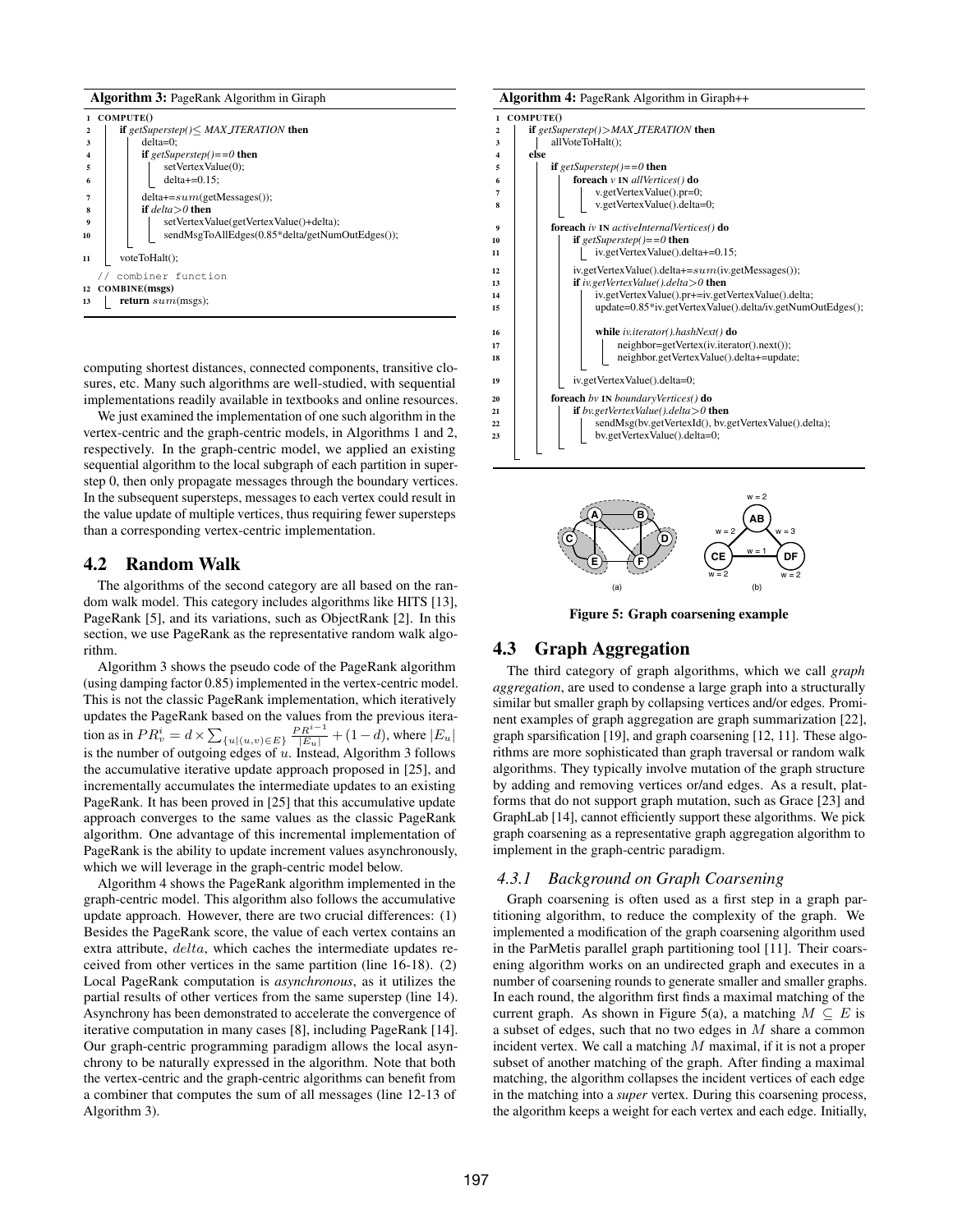the weights are all 1. The weight of a super vertex is the sum of the weights of all vertices collapsed into it. An edge between two super vertices is an aggregation of edges between the original vertices, so its weight is the sum of the individual edge weights. Figure 5(b) demonstrates an example coarsened graph of Figure 5(a).

In ParMetis [11], finding a maximal matching is done in a number of phases. In phase  $i$ , a processor randomly iterates through its local unmatched vertices. For each such vertex  $u$ , it uses a heavy-edge heuristic to match  $u$  with another unmatched vertex  $v$  if there is any. If  $v$  is local, the match is established immediately. Otherwise, a match request is sent to the processor that owns  $v$ , conditioned upon the order of  $u$  and  $v$ : if  $i$  is even, a match request is sent only when  $u < v$ ; otherwise, a request is sent only when  $u > v$ . This ordering constraint is used to avoid conflicts when both incident vertices of an edge try to match to each other in the same communication step. In phase  $i + 1$ , multiple match requests for a vertex v is resolved by breaking conflicts arbitrarily. If a match request from  $u$  is granted, a notification is sent back to  $u$ . This matching process finishes when a large fraction of vertices are matched.

## *4.3.2 Graph Coarsening in Giraph++*

The graph coarsening algorithm in ParMetis can be naturally implemented in the graph-centric programming model. The (super) vertex during the coarsening process is represented by the *Vertex* class in Giraph++. When two (super) vertices are collapsed together, we always reuse one of the (super) vertices. In other words, we merge one of the vertex into the other. After a merge, however, we do not delete the vertex that has been merged. We delete all its edges and declare it inactive, but utilize its vertex value to remember which vertex it has been merged to.

Algorithm Overview. The graph coarsening implementation in our graph-centric model follows the similar process as in the parallel ParMetis algorithm: The algorithm executes iteratively in a sequence of coarsening rounds. Each coarsening round consists of  $m$  matching phases followed by a collapsing phase. Each of the matching phases is completed by 2 supersteps and the collapsing phase corresponds to a single superstep. We empirically observed that  $m = 4$  is a good number to ensure that a large fraction of the vertices are matched in each coarsening round. Instead of following exactly the same procedure as ParMetis, we add an important extension to the coarsening algorithm to specially handle 1-degree vertices. It has been observed that most real graphs follow power law distribution, which means a large number of vertices have very low degree. 1-degree vertices can be specially handled to improve the coarsening rate, by simply merging them into their only neighbor. Once again, this merge is done in two supersteps to resolve conflicts that arise if two vertices only connect to each other and nothing else.

Vertex Data Structure. The value associated with each vertex consists of the following four attributes: (1) *state* keeps track of which state the vertex is currently in. It can take one of the 4 values: NORMAL, MATCHREQUESTED, MERGED and MERGEHOST. NORMAL obviously indicates that the vertex is normal – ready to do any action; MATCHREQUESTED means that the vertex just sent out an match request; MERGED denotes that the vertex is or will be merged into another vertex; and MERGEHOST means that another vertex will be merged into this vertex. (2) *mergedTo* records the id of the vertex that this vertex is merged into, so that we can reconstruct the member vertices of a super vertex. This attribute is legitimate only when state=MERGED. (3) *weight* keeps track of the weight of the (super) vertex during the coarsening process. (4) *replacements* stores all the pair of vertex replacements in order to guarantee the correctness of graph structure change during a merge. For example, consider a graph where A is connected to B, which in turn links



Figure 6: Examples in the matching phase of graph coarsening

to C. If B is matched and merged to A, B needs to notify C that C's connection to B will be replaced by a connection to A after the merge. In this case,  $B \to A$  is stored in C's *replacements* before the actual merge happens. Besides vertex values, the value associated with an edge is the *weight* of the (super) edge.

After dealing with 1-degree vertices in the first 2 supersteps, the algorithm executes in iterations of  $m$  matching phases and a collapsing phase.

Matching Phase. Each matching phase consists of 2 supersteps: a match request step and a match notification step. In a match request step, the algorithm randomly scans over the vertices with *state*=NORMAL. For each such vertex u, it looks through the edges that are not in the *replacements* list (as vertices in *replacements* have already been matched), and chooses the one with the highest weight, say  $(u, v)$ , by breaking ties arbitrarily. If v is local and  $v.state = NORMAL$ , we establish the match by setting  $\emph{u.state} \verb!=\!\text{MERGED}, \emph{u}.\emph{merge} dTo = v \text{ and } v.\emph{state} \verb!=\!\text{MERGEHOST},$ and notifies each u's neighbor to add  $u \rightarrow v$  in its *replacements* through either a local operation or a message depending on whether the neighbor is local or not. Otherwise, if  $v$  is remote, a match request message will be sent to v based on the ordering constraints. If a match request is sent, we set  $v.state = \text{MATEH}$ REQUESTED.

In a match notification step, when a vertex  $v$  receives match requests, we first check the *state* of v. If v.state is MERGED or MERGEHOST, we ignore all the match requests, since  $v$  is already matched. If *v.state* is MATCHREQUESTED, we also ignore the match requests. This is to avoid the conflict when  $v$ 's match request to  $w$  is granted but at the same time  $v$  has already granted the match request from  $u$ . Under the definition of graph matching, no two matches should share a common vertex. This scenario is demonstrated in Figure 6(a). The ordering constraint doesn't help in this chain case, as the vertices could happen to be ordered  $u <$  $v < w$  and the phase number i could happen to be even. Therefore, we use state=MATCHREQUESTED to break chains. In summary, match requests to v are only considered when  $v.\text{state} = \text{NORMAL}$ . Then we choose the request with the heaviest edge weight, say from  $u$ , and send  $u$  a match notification. At the same time, we change v.state=MERGED and v.mergedT $o = u$ , then notifies v's neighbors to add  $v \rightarrow u$  in their *replacements*.

When a match notification is received by a vertex  $u$  at the beginning of the next match request step, we simply change  $u.state =$ MERGEHOST. On the other hand, if no match notification is received and u.state= MATCHREQUESTED, we change u's *state* back to NORMAL.

We have discussed above that a chain of match requests needs to be broken in order to avoid conflicts. As shown in Figure 6(b), for a hub vertex, potentially many other vertices could send match requests to it. However, as long as the hub vertex has issued a match request, all the requests that it receives will be ignored. In order to give a fair chance to all the match requests, we add a probability to decide whether a vertex  $u$  with  $state$ =NORMAL should send a match request or not. This probability is defined as  $p_u = \frac{1}{log(1+|E_u|)},$ where  $|E_u|$  is the number of edges incident on u. Based on this probability, a hub vertex is less likely to send a match request, and thus more likely to be the receiving end of match requests.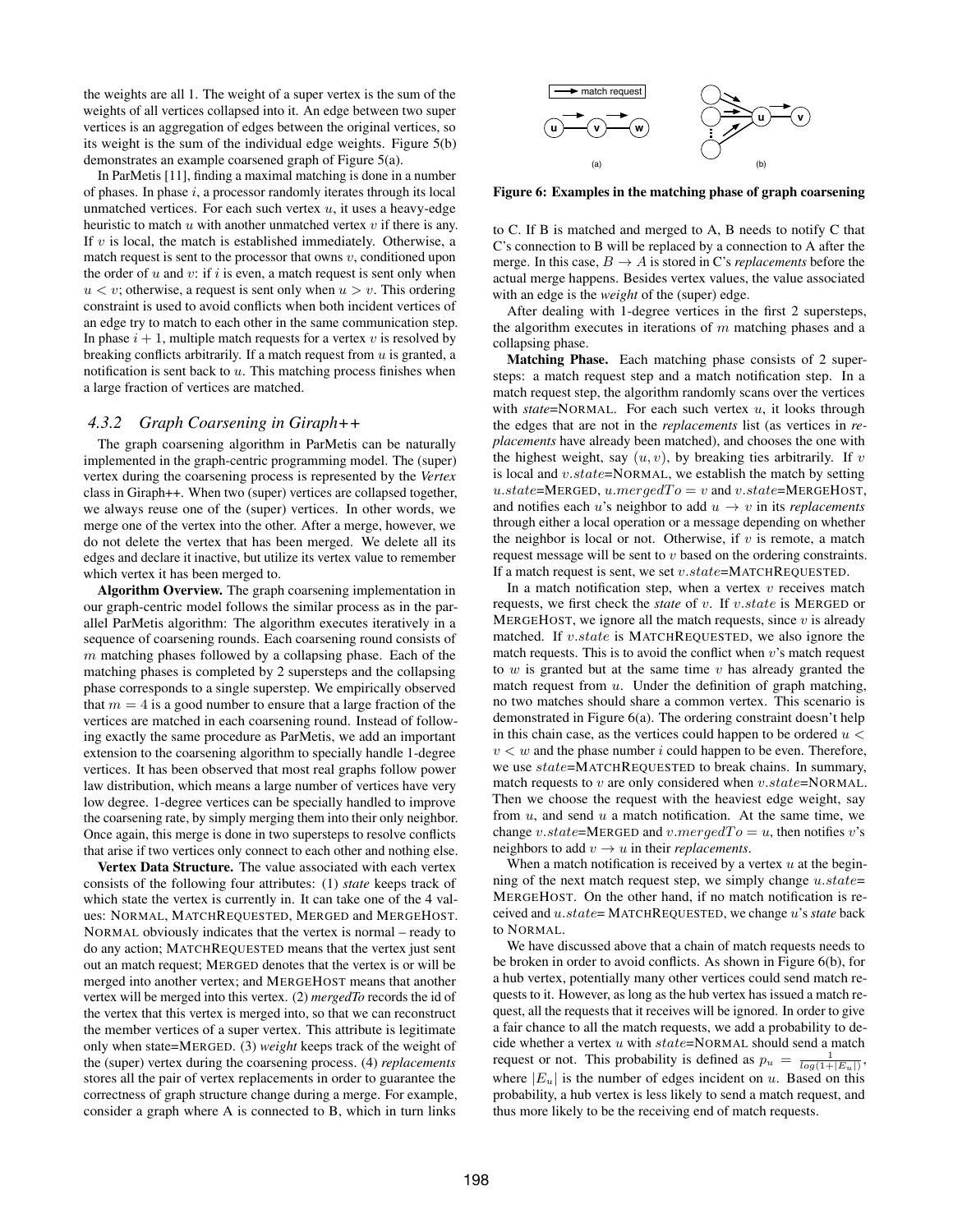Collapsing Phase. After all the matches are established, in the collapsing phase, each vertex first processes all the *replacements* on the edges. After that, if an active vertex  $u$  has  $state = MERGED$ , it needs to be merged to the target vertex with  $id=u.merqedTo$ . If the target vertex is local, the merge is processed immediately. Otherwise, a merge request is sent to the target vertex with  $u$ 's weight and all its edges with their weights. Next, we remove all  $u$ 's edges but keep  $u.state$  and  $u.mergedTo$  so that later we can trace back who is merged into whom. After all the merges are done, if a vertex has state=MERGEHOST, we set it back to NORMAL to participate in the next round of coarsening.

## 5. A HYBRID MODEL

In the previous section, we have shown how the graph-centric model can benefit a number of graph algorithms. One of the major reasons for the improved performance under the graph-centric model is the allowance of the local asynchrony in the computation (e.g. the PageRank algorithm in Algorithm 4): a message sent to a vertex in the same partition can be processed by the receiver in the same superstep. In addition to using the flexible graph-centric programming model, asynchrony can also be achieved by a system optimization while keeping the same vertex-centric programming model. We call this approach as the *hybrid model*.

To implement the hybrid model, we differentiate the messages sent from one partition to the vertices of the same partition, called *internal messages*, from the ones sent to the vertices of a different partition, called the *external messages*. We keep two separate incoming message buffers for each internal vertex, one for internal messages called  $inbox_{in}$ , and one for the external messages called *inbox*ex. The external messages are handled using exactly the same message passing mechanism as in the vertex-centric model. An external message sent in superstep  $i$  can only be seen by the receiver in superstep  $i + 1$ . In contrast, an internal message is directly placed into *inbox<sub>in</sub>* and can be utilized immediately in the vertex's computation during the same superstep, since both the sender and the receiver are in the same partition. Suppose vertices A and B are in the same partition, and during a superstep  $i$ , A sends B an internal message M. This message is immediately put into B's  $inbox_{in}$  in the same superstep (with proper locking mechanism to ensure consistency). If later B is processed in the same superstep, all messages in B's *inbox<sub>in</sub>* and *inbox<sub>ex</sub>*, including M, will be utilized to perform B's *compute*() function. On the other hand, if B is already processed before M is sent in superstep  $i$ , then M will be kept in the message buffer until B is processed in the next superstep  $i + 1$ . To reduce the overhead of maintaining the message buffer, we apply the *combine*() function on the internal messages, whenever a user-defined combiner is provided.

Under this hybrid model, we can keep exactly the same connected component algorithm in Algorithm 1 and the PageRank algorithm in Algorithm 3 designed for the vertex-centric model, while still benefiting from the asynchronous computation. However, one needs to be cautious when using the hybrid model. First of all, not all graph problems can benefit from asynchrony. Furthermore, blindly running a vertex-centric algorithm in the hybrid mode is not always safe. For example, the vertex-centric graph coarsening algorithm won't work under the hybrid model without change. This is because the graph coarsening algorithm requires different types of messages to be processed at different stages of the computation. The hybrid model will mix messages from different stages and confuse the computation. Even for PageRank, although our specially designed accumulative iterative update algorithm works without change in the hybrid model, the classic PageRank algorithm won't fly in the hybrid model without change. We point out that similar care also needs to be taken when designing algorithms in other systems that support asynchronous computation.

Note that GraphLab and Grace also allow asynchronous computation while keeping the vertex-centric model. Both systems achieve this goal mainly through the customization of different vertex scheduling polices in the systems. However, one price paid for supporting asynchrony in their systems is that the scheduler can not handle mutation of graphs. In fact, both GraphLab and Grace require the graph structure to be immutable. This, in turn, limits their applicability to any algorithm that mutates the structure of graphs, such as all the graph aggregation algorithms discussed in Section 4.3. In comparison, Giraph++ does not have such conflicts of interests: programmers can freely express the asynchronous computation in the graph-centric model, while the system maintains the ability to handle graph mutation.

## 6. EXPERIMENTAL EVALUATION

In this section, we empirically compare the performance of the vertex-centric, the hybrid, and the graph-centric models. For fair comparison among the different models, we implemented all of them in the same Giraph++ system. We refer to these implementations as Giraph++ Vertex Mode (VM), Hybrid Mode (HM), and Graph Mode (GM), respectively. We expect that relative performance trends that we observed in this evaluation will hold for other graph processing systems, though such study is beyond the scope of this paper.

## 6.1 Experimental Setup

We used four real web graph datasets, shown in Table 1, for all of our experiments. The first three datasets, uk-2002, uk-2005 and webbase-2001 were downloaded from law.di.unimi.it/ datasets.php. These datasets were provided by the WebGraph [4] and the LLP [3] projects. The last dataset clueweb50m was downloaded from boston.lti.cs.cmu.edu/clueweb09/ wiki/tiki-index.php?page=Web+Graph. It is the TREC 2009 Category B dataset. All four datasets are directed graphs. Since some algorithms we studied are for undirected graphs, we also converted the four directed graphs into undirected graphs. The numbers of edges in the undirected version of the graphs are shown in the 4th column of Table 1. These four dataset are good representative for real life graphs with heavy-tail degree distribution. For example, although the uk-2005 graph has an average degree of 23.7, the largest in-degree of a vertex is 1,776,852 and the largest out-degree of a vertex is 5,213.

All experiments were conducted on a cluster of 10 IBM System x iDataPlex dx340 servers. Each consisted of two quad-core Intel Xeon E5540 64-bit 2.8GHz processors, 32GB RAM, and interconnected using 1Gbit Ethernet. Each server ran Ubuntu Linux (kernel version 2.6.32-24) and Java 1.6. Giraph++ was implemented based on a version of Apache Giraph downloaded in June 2012, which supports two protocols for message passing: Hadoop RPC and Netty (https://netty.io). We chose Netty (by setting -Dgiraph.useNetty=true), since it proved to be more stable. Each server was configured to run up to 6 workers concurrently. Since, a Giraph++ job requires one worker to be the master, there were at most 59 slave workers running concurrently in the cluster.

Note that in any of the modes, the same algorithm running on the same input will have some common overhead cost, such as setting up a job, reading the input, shutting down the job, and writing the final output. This overhead stays largely constant in VM, HM, and GM, regardless of the data partitioning strategy. For our largest dataset (webbase-2001), the common overhead is around 113 seconds, 108 seconds, and 272 seconds, for connected component, PageRank and graph coarsening, respectively. As many graph algorithms (e.g.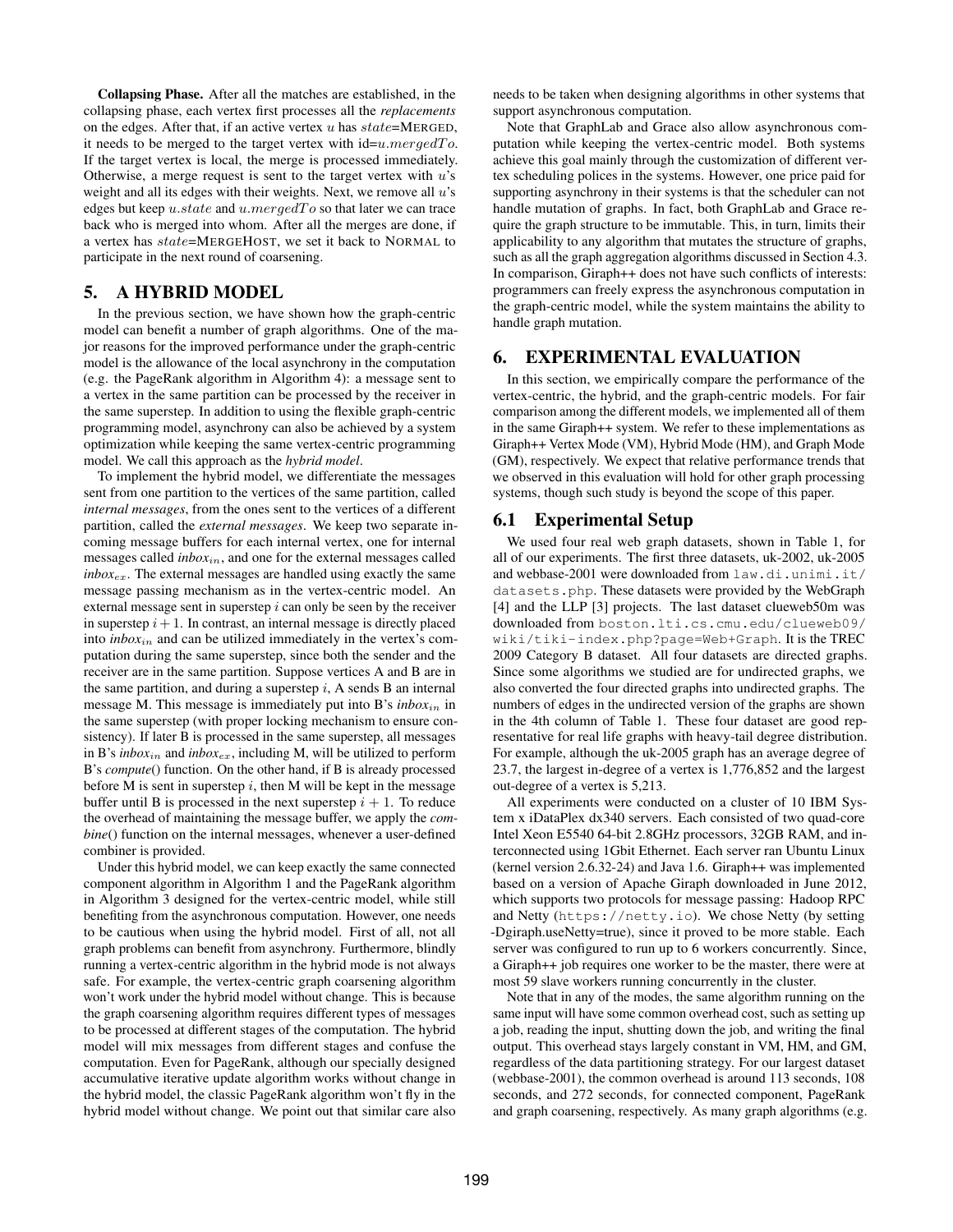|              |             |              |             |         |              | directed         |               |                   | undirected |                  |       |      |                   |
|--------------|-------------|--------------|-------------|---------|--------------|------------------|---------------|-------------------|------------|------------------|-------|------|-------------------|
|              |             | directed     | undirected  |         | partitioning | hash partitioned |               | graph partitioned |            | hash partitioned |       |      | graph partitioned |
| dataset      | #nodes      | #edges       | #edges      | #partns | time (sec.)  | ncut             | imblo         | ncut              | imblc      | ncut             | imblc | ncut | imblc             |
| uk-2002      | 18,520,486  | 298.113.762  | 261,787,258 | 177     | .082         | 0.97             | 1.01          | 0.02              | 2.15       | 0.99             | .06   | 0.02 | 2.24              |
| uk-2005      | 39.459.925  | 936.364.282  | 783,027,125 | 295     | 6,891        | 0.98             | $1.0^{\circ}$ | 0.06              | 7.39       | 0.997            | .61   | 0.06 | 7.11              |
| webbase-2001 | 118.142.155 | .019.903.190 | 854,809,761 | 826     | 4.238        | 0.97             | 1.03          | 0.03              | 3.78       | 0.999            | 1.41  | 0.03 | 5.05              |
| clueweb50m   | 428.136.613 | 454,075,604  | 446,769,872 | 2891    | 4.614        | 0.9997           | 1.07          | 0.07              | 5.56       | 0.9997           | .96   | 0.06 | 6.95              |

Table 1: Datasets characteristics

PageRank and graph coarsening) requires 100s of supersteps, this cost is amortized quickly. For example, if we run 100 supersteps for PageRank and graph coarsening, then even for the fastest execution times on this dataset (GM with graph partitioning strategy), the common overhead accounts for around 7.7% and 8.7% of the total execution times, respectively. For the connected component algorithm, this cost is more noticeable, however the high-level trends are the same. Even with overheads included in the execution time, GM is 3X faster than VM on hash partitioned data (instead of 3.1X, if discounting the common overhead) for the connected component algorithm. Same speedup on graph partitioned data is 22X (instead of 63X, if discounting the common overhead). In order to focus on the difference in the processing part of VM, HM, and GM, we excluded the common overhead from the reported execution time for all the experiments. In addition, except for the experiments in Section 6.6, we turned off the checkpointing to eliminate its overhead.





## *6.1.1 Scalable Graph Partitioning*

Graph partitioning plays a crucial role in distributed graph processing. For each experiment, we need to first decide on the number of partitions. Intuitively, a larger partition size would benefit GM and HM, as it increases the chance that neighboring vertices belong to the same partition. However, smaller partitions increase potential degree of parallelism and help balance workload across the cluster. We observed empirically that when each partition contained 100,000 to 150,000 vertices, all three modes performed well. Therefore, we heuristically set the number of partitions for each graph dataset so that it is a multiple of 59 (the number of slave workers) and each partition contained around 100,000 to 150,000 vertices. The number of partitions for each dataset used in our experiment is shown in column 5 of Table 1.

An even more important question is *how* to partition a graph. A good partitioning strategy should minimize the number of edges that connect different partitions, to potentially reduce the number of messages during a distributed computation. Most distributed graph processing systems, such as Giraph [1] and GraphLab [14], by default use random hash to partition graphs. Obviously, this random partitioning results in a large number of edges crossing partition boundaries. To quantify this property, we use the wellknown Average Normalized Cut measure. Normalized Cut of a partition  $P$ , denoted  $ncut(P)$ , is defined as the faction of edges linking vertices in P to vertices in other partitions among all the outgoing edges of vertices in P, i.e.  $\frac{|\{(u,v)\in E|u\in P \wedge v \notin P\}|}{|\{(u,v)\in E|u\in P\}|}$ . The outgoing eages of vertices in P, i.e.  $\frac{1}{\left[\{(u,v)\in E\mid u\in P\}\right]}$ . The average ncut of all the partitions can be used to measure the quality of a graph partitioning. As shown in column 7 and column 11 of Table 1, the average ncuts for hash partitioning across different datasets are all very close 1, which means that almost all the edges cross partition boundaries.

GraphLab [14] and the work in [10], also proposed to employ the Metis [12] (sequential) or the ParMetis [11] (parallel) graph partitioning tools to generate better partitions. However, Metis and ParMetis cannot help when the input graph becomes too big to fit in the memory of a single machine.

We implemented a scalable partitioning approach based on the distributed graph coarsening algorithm described in Section 4.3.2. This algorithm mimics the parallel multi-level k-way graph partitioning algorithm in [11], but is simpler and more scalable. There are 3 phases in this algorithm: a coarsening phase, a partitioning phase, and a uncoarsening phase. In the coarsening phase, we apply the distributed graph coarsening algorithm in Section 4.3.2 to reduce the input graph into a manageable size that can fit in a single machine. Then, in the partitioning phase, a single node sequential or parallel graph partitioning algorithm is applied to the coarsened graph. We simply use the ParMetis algorithm in this step. At last, in the uncoarsening phase, we project the partitions back to the original graph. This phase does not apply any refinements on the partitions as in [11]. However, uncoarsening has to be executed in a distributed fashion as well. Recall that in the coarsening phase each vertex that is merged into another has an attribute called *mergedTo* to keep track of the host of the merger. This attribute can help us derive the membership information for each partition. Suppose that a vertex A is merged into B which in turn is merged into C, and finally C belongs to a partition P. We can use the *mergedTo* attribute to form an edge in a *membership forest*. In this example, we have an edge between A and B, and an edge between B and C. Finding which vertices ultimately belong to the partition P is essentially finding the connected components in the *membership forest*. Thus, we use Algorithm 2 in the last stage of graph partitioning.

Column 6 of Table 1 shows the total graph partitioning time, with graph coarsening running 100 supersteps in the graph-centric model. The average ncuts of graph partitions produced by this algorithm are listed in columns 9 and 13. On average, only 2% to 7% edges go across partitions.

There is another important property of graph partitioning that affects the performance of a distributed graph algorithm: load balance.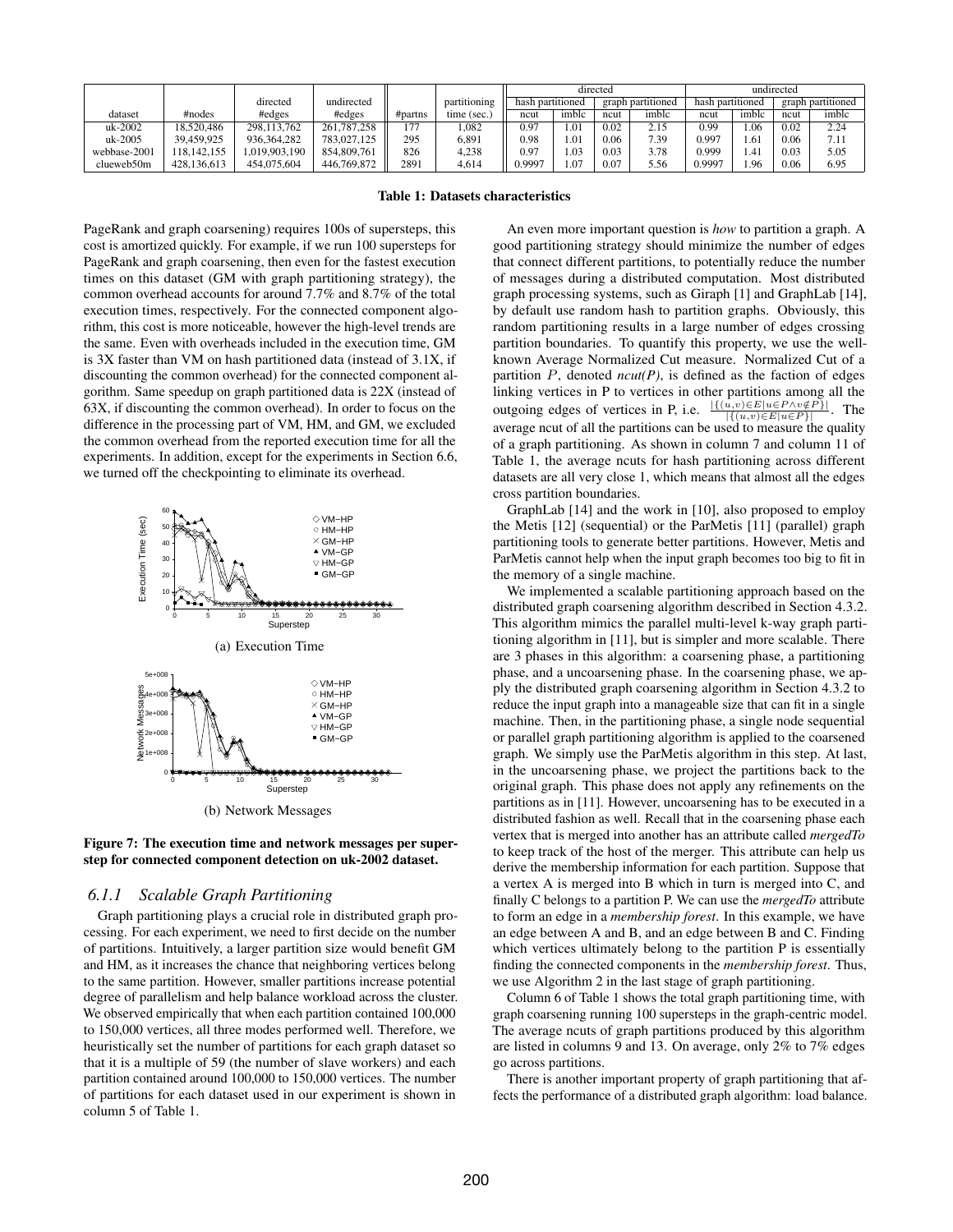|              | execution time (sec)  |       |      |                                     |      | network messages (millions) |        |                        |       |                       | number of supersteps |                                     |     |        |    |               |           |     |
|--------------|-----------------------|-------|------|-------------------------------------|------|-----------------------------|--------|------------------------|-------|-----------------------|----------------------|-------------------------------------|-----|--------|----|---------------|-----------|-----|
|              | hash partitioned (HP) |       |      | graph partitioned $\overline{(GP)}$ |      | hash partitioned (HP)       |        | graph partitioned (GP) |       | hash partitioned (HP) |                      | graph partitioned $\overline{(GP)}$ |     |        |    |               |           |     |
| dataset      | VМ                    | HM    | GМ   | 7M                                  | HM   | <b>GM</b>                   | VM     | HM                     | GM    | /M                    | HM                   | GМ                                  | VM  | HM     | GМ | VM            | <b>HM</b> | GN. |
| uk-2002      | 441                   | 438   | 272  | 532                                 | 89   | 19                          | 3.315  | 5.129                  | 1.937 | 414.ر                 |                      | $\circ$ 7<br>o.                     |     | 27     | 19 | 33            | 10        |     |
| uk-2005      | .366                  | .354  | 723  | .700                                | 230  | 90                          | 11.361 | 10.185                 | 5.188 | 10.725                | 370                  | 225                                 | . . | $\sim$ | 16 | $\sim$<br>. . |           |     |
| webbase-2001 | 4.491                 | 4.405 | .427 | 599                                 | .565 | J .                         | 3.348  | .198                   | 6.58  | 11.819                | 136                  | 58                                  | 605 | 604    | 39 | 605           | 319       |     |
| clueweb50m   | 1.875                 | .103  | .163 | 1.072                               | 250  | 103                         | 6.391  | 5.308                  | 2.703 | 6.331                 | 129                  | 69                                  |     | к.     |    | 38            |           |     |

Table 2: Total execution time, network messages, and number of supersteps for connected component detection

For many algorithms, running time for each partition is significantly affected by its number of edges. Therefore, we also need to measure how the edges are distributed across partitions. We define the *load imbalance* of a graph partitioning as the maximum number of edges in a partition divided by the average number of edges per partition, i.e.  $\frac{\max(|E_P|)\times p}{\sum |E_P|}$ , where  $E_P = \{(u, v) \in E | u \in P\}$  and p is the number of partitions. Table 1 also shows the load imbalance factors for both hash partitioning and our proposed graph partitioning across different datasets. Clearly, hash partitioning results in better balanced partitions than our graph partitioning method. This is because most real graph datasets present a preferential attachment phenomenon: new edges tend to be established between already well-connected vertices [17]. As a result, a partition that contains a well-connected vertex will naturally bring in much more edges than expected. Producing balanced graph partitions with minimal communication cost is an NP-hard problem and is a difficult tradeoff in practice, especially for very skewed graphs. Newly proposed partitioning technique with dynamic load balancing [24], and the vertex-cut approach introduced in the latest version of Graphlab [9] can potentially help alleviate the problem, but cannot completely solve the problem.

We decided to "eat our own dog food" and evaluate the connected component and PageRank algorithms, using our graph partitioning (GP) strategy in addition to the default hash partitioning (HP). Note that the focus of this evaluation is on comparing Giraph++ VM, HM, and GM modes. Although we implemented a scalable graph partitioning algorithm and use its output to evaluate two distributed graph algorithms, we leave the in-depth study of graph partitioning algorithms for the future work. The GP experiments should be viewed as a proxy for a scenario where some scalable graph partitioning algorithm is used as a part of graph processing pipeline. This should be the case if graphs are analyzed by (multiple) expensive algorithms, so that the performance benefits of the low ncut justify the partitioning cost.

## 6.2 Connected Component

The first algorithm we use for the performance evaluation is the connected component analysis. In VM and HM we implemented Algorithm 1, and in GM we implemented Algorithm 2.

Figure 7 shows the execution time and network messages per superstep as the connected component algorithm progresses on the uk-2002 dataset (the undirected graph version) under the three modes and with both hash partitioning (HP) and graph partitioning (GP) strategies. From this figure, we observe that: (1) The shapes of curves of the execution time look very similar to those of the network messages. Since the computation is usually very simple for graph traversal algorithms, execution time is mostly dominated by message passing overhead. (2) Better partitioning of the input graph doesn't help much in the VM case, because the vertex-centric model doesn't take advantage of the local graph structure. VM sends virtually the same number of network messages with GP and HP. The small differences are due to the use of the combiner. The total number of messages without combiner is always exactly the same in VM, no matter which partitioning strategy is used. (3) Under either

HP or GP, GM performs significantly better as it generates much fewer network messages per superstep. Furthermore, GM reduces the number of supersteps needed for the algorithm. (4) GM benefits significantly from better partitioning of graphs, which allows it to do majority of the work in the first 3 supersteps.

HM only speeds up processing of messages local to a partition. Thus, it provides only marginal benefit under HP where 99% percent of edges go across partitions. However, under GP, where only 2% of edges cross partition boundaries, it provides 201X improvement in the number of messages, which translates into 6X improvement in overall running time. Still, GM does even better, as it uses algorithmspecific, per-partition data structures to store equivalent connected components. This allows GM to instantly change states of entire groups of vertices, instead of processing them one at a time. Thus, GM sends 2X fewer messages and runs 4.7X faster than HM.

The above observations also apply to the other 3 datasets as shown in Table 2. Across all the four datasets, GM dramatically reduces the number of iterations, the execution time and network messages. Under HP, the reduction in network messages ranges from 1.7X to 2.4X resulting in 1.6X to 3.1X faster execution time. The advantage of the graph-centric model is more prominent under GP: 48X to 393X reduction of network messages and 10X to 63X speedup in execution time.

Note that a smaller number of network messages doesn't always translate to faster execution time. For example, for the uk-2005 dataset VM sends fewer messages under GP than under HP, yet it still runs 24% slower, due to load imbalance. The largest partition becomes the straggler in every superstep, thus increasing the total wall clock time.

## 6.3 PageRank

Next, we compare the performance of PageRank algorithm in different modes. In VM and HM we implemented Algorithm 3, and in GM we implemented Algorithm 4.

Figure 8 compares the convergence rates of PageRank on the uk-2002 dataset under different modes and partitioning strategies. The error is measured in  $L_1$  error against the true PageRank values, obtained by running Algorithm 4 for 200 iterations. Under HP strategy, VM, HM and GM all exhibit very similar convergence behavior with supersteps and time (the corresponding three lines overlap in Figure 8(a) and are very close to each other in Figure 8(b)). This is because vertices in each partition mostly connect to vertices outside, thus there is very few asynchronous updates that actually happen in each superstep. As VM cannot take much advantage of better partitioning strategies, its convergence behavior under GP is still similar to that of HP. GM and HM, on the other hand, take significantly fewer supersteps and less time to converge under GP. Figure 8(b) shows dramatic reduction (more than 5X) of GM in time needed to converge, as compared to VM. HM converges much faster than VM, however its total time to converge is still up to 1.5X slower than GM, due to HM's generic, and hence less efficient, in-memory structures.

As the algorithms progress, the execution time and network messages per superstep on the uk-2002 dataset are depicted in Figure 9. The progression of PageRank looks very different than that of con-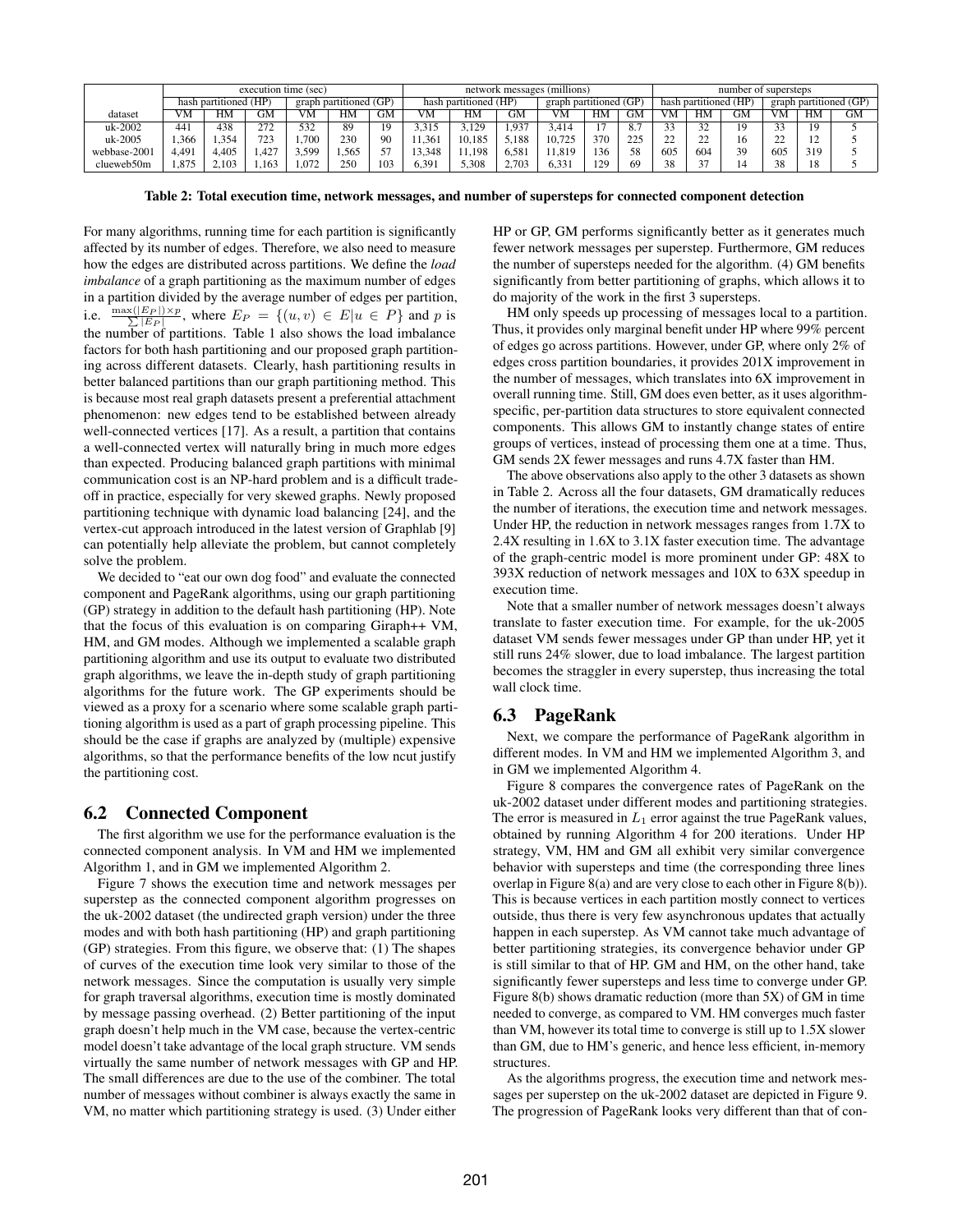

Figure 8: Convergence of PageRank on uk-2002 dataset



(b) Network Messages

Figure 9: The execution time and network messages per superstep for PageRank on uk-2002 dataset (the first 30 supersteps).

nected component detection. No matter under which mode and which partitioning strategy, the execution time and network messages do not change much across different supersteps.

The performance comparisons are consistent across all four datasets, as shown in Table 3. When input graphs are better partitioned, GM brings in 41X to 116X reduction in network messages and 1.6X to 12.8X speedup in execution time per iteration, keeping in mind that it also results in much faster convergence rate. Again, due to the higher load imbalance resulted from the GP strategy, VM drags its feet for the uk-2005 dataset.

## 6.4 Graph Coarsening

We now empirically study the graph coarsening algorithm in VM and GM. Recall, that HM cannot be used for the algorithm implementation described in Section 4.3.2, as the algorithm does not allow asynchronous execution.

The implementation of the graph coarsening algorithm in VM follows a similar procedure as in GM, except that no local match

|              | per-superstep execution time (sec) |                     |           |                                           |     |           |  |  |  |
|--------------|------------------------------------|---------------------|-----------|-------------------------------------------|-----|-----------|--|--|--|
|              |                                    | hash partition (HP) |           | graph partition (GP)                      |     |           |  |  |  |
| dataset      | VМ                                 | HМ                  | <b>GM</b> | VМ                                        | HМ  | <b>GM</b> |  |  |  |
| uk-2002      | 22                                 | 23                  | 23        | 21                                        | 6   | 4         |  |  |  |
| uk-2005      | 88                                 | 91                  | 89        | 167                                       | 28  | 13        |  |  |  |
| webbase-2001 | 121                                | 125                 | 125       | 102                                       | 24  | 13        |  |  |  |
| clueweb50m   | 62                                 | 64                  | 65        | 34                                        | 21  | 21        |  |  |  |
| dataset      |                                    |                     |           | per-superstep network messages (millions) |     |           |  |  |  |
| uk-2002      | 175                                | 168                 | 168       | 186                                       | 1.6 | 1.6       |  |  |  |
| uk-2005      | 701                                | 684                 | 684       | 739                                       | 6.7 | 6.7       |  |  |  |
| webbase-2001 | 717                                | 689                 | 689       | 751                                       | 9.2 | 9.2       |  |  |  |
| clueweb50m   | 181                                | 181                 | 181       | 168                                       | 4.1 | 4.1       |  |  |  |

Table 3: Execution time and network messages for PageRank

or merge operations could be performed and everything is done through message passing. Table 4 compares the two models in terms of execution time and network messages for running 100 supersteps of the graph coarsening algorithm. Note that we do not assume better partitioning of input graphs is available, since graph coarsening is usually the first step for a graph partitioning algorithm. As a result, all the input graphs are hash partitioned. Across all four datasets, the graph coarsening algorithm benefits at different levels from our graph-centric model, because some match and merge operations can be resolved locally without message passing. For the clueweb50m dataset, the execution time is more than halved. Figure 10 charts the progressive execution time and network messages per superstep for the clueweb50m dataset. Both time and messages fluctuate as the algorithm progresses. But since the coarsened graph continues to shrink, both measures decrease as a general trend. The coarsening rates on the clueweb50m dataset with both supersteps and time are shown in Figure 11. In terms of supersteps, the coarsening rates look neck and neck for VM and GM. Since clueweb50m is a sparser graph, the first 2 supersteps of handling 1-degree vertices are particularly effective in reducing the number of active vertices. Due to the better efficiency of GM, its coarsening rate with time excels (more than doubled).

|              |       | execution time (sec) | network messages (millions) |       |  |  |  |
|--------------|-------|----------------------|-----------------------------|-------|--|--|--|
| dataset      | VМ    | GМ                   | VМ                          | GМ    |  |  |  |
| $uk - 2002$  | 626   | 600                  | 1.215                       | 1.094 |  |  |  |
| uk-2005      | 6.687 | 5.414                | 3,206                       | 2.796 |  |  |  |
| webbase-2001 | 3.983 | 2.839                | 4.015                       | 3,904 |  |  |  |
| clueweb50m   | 7.875 | 3,545                | 2,039                       | 2.020 |  |  |  |

Table 4: Execution time and network messages for graph coarsening running 100 supersteps

## 6.5 Effect of Partitioning Quality

We now investigate the effect of partitioning quality on the performance of different models. We chose the uk-2002 dataset for this experiment. Besides HP and GP partitioning strategies, we constructed a different partitioning (abbreviated as SP) of the uk-2002 graph by randomly swapping 20% vertices in different partitions of the GP strategy. The resulting partitions have average ncut 0.57 and 0.56 for the undirected version and the directed version of the graph, respectively. The corresponding imbalance factors are 1.83 and 1.75. Both the average ncuts and the imbalance factors of SP fall between those of HP and GP. Table 5 lists the execution times of connected component and PageRank with the three partitioning strategies. The results are consistent with previous experiments. Better partitioning of input doesn't help much for VM. In fact, VM under GP performs worse than under SP due to higher imbalance. In contrast, both HM and GM benefit a lot from better-quality partitioning strategies, with GM benefiting the most.

## 6.6 Effect on Fault Tolerance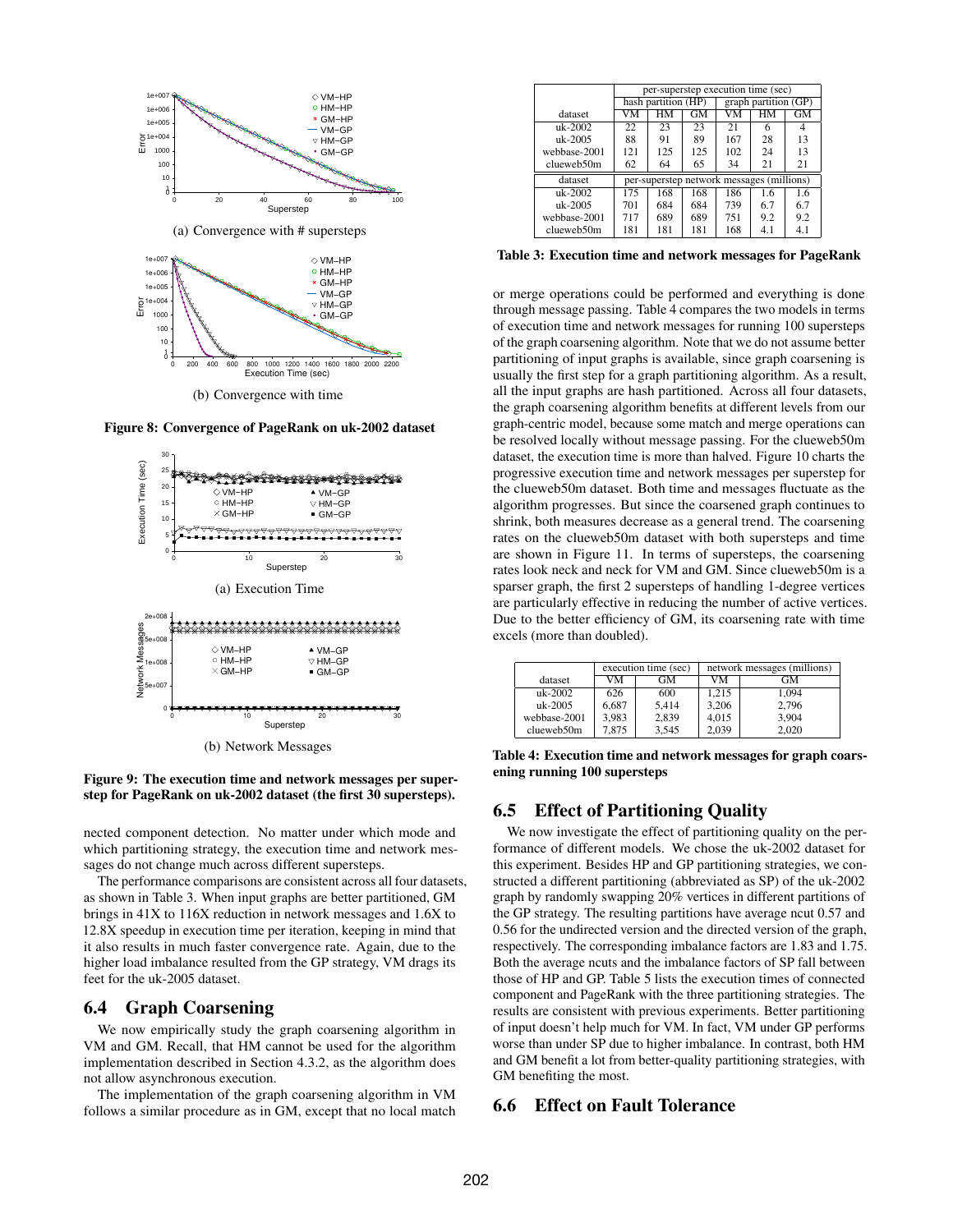

Figure 10: Execution time and network messages per superstep for graph coarsening on clueweb50m dataset.



Figure 11: Coarsening rates on clueweb50m dataset.

In Section 3, we have discussed that Giraph++ utilizes the same checkpointing and failure recovery mechanism as in Giraph to ensure fault tolerance. The only difference is that in GM mode Giraph++ also stores and reads back the auxiliary data structures for each graph partition (e.g. equiCC for the connected component algorithm), respectively. Sometimes, GM mode also introduces more attributes for each vertex, such as the delta value in the PageRank algorithm. It may seem that a lot of overhead is introduced in GM. However, this little bit of extra cost is sometimes outweighed by the dramatic reduction of messages and number of iterations. During our empirical study, we consistently observed similar or even reduced overhead for checkpointing and failure recovery under GM. Let's take the relatively large webbase-2001 dataset as an example. If we turn on checkpointing for every 10th superstep for the PageRank computation, with hash-partitioned input, 59 workers spend collectively 7,413 seconds for checkpointing under VM and 7,728 seconds under GM (the elapsed time is roughly 7728/59=131 seconds) for running 30 supersteps. In comparison, with better

|    |     | total time (sec) | connected component | pagerank<br>per-superstep time (sec) |    |    |  |  |  |
|----|-----|------------------|---------------------|--------------------------------------|----|----|--|--|--|
|    | НP  | ςp               | GP                  | HP                                   | ςF | GР |  |  |  |
| VM | 441 | 356              | 532                 | 22                                   | 18 | 21 |  |  |  |
| HМ | 438 | 199              | 89                  | 23                                   | 13 |    |  |  |  |
| GM | 272 | 106              | 19                  | 23                                   | 12 |    |  |  |  |

Table 5: Effect of partitioning quality on uk-2002 dataset

|    |       | $Giraph++ (sec)$ | GraphLab (sec) |      |       |  |  |
|----|-------|------------------|----------------|------|-------|--|--|
|    | VМ    | HМ               | GM             | Sync | Async |  |  |
| HP | 4.491 | 4.405            | 427            | 912  | error |  |  |
| GP | 3.599 | 1.565            | 57             | 150  | 161   |  |  |

Table 6: Connected component in Giraph++ and GraphLab

graph partitions, VM takes 7,662 seconds, whereas GM spends 6,390 seconds collectively for the same other setting. For the graph coarsening algorithm, VM takes totally 28,287 seconds for checkpointing with 59 workers running 100 supersteps (checkpointing for every 10th superstep), whereas GM takes about 27,309 seconds. Furthermore, as GM often results in fewer iterations, the number of checkpoints needed for an algorithm is also reduced. For connected component detection, which only takes 10s of supersteps under GM, it is not necessary to even turn on the checkpointing option. Similar behavior was observed for reading the checkpointed state during recovery.

## 6.7 Comparison with Prior Work

Finally, we compare Giraph++ with GraphLab for the connected component algorithm on the largest webbase-2001 dataset. Once again, we want to emphasize that the focus of this paper is on the flexible graph-centric programming model and that it can be implemented in different graph processing systems. Head-to-head comparison between different systems is not the purpose of this paper, as the different implementation details (e.g. Giraph++ uses Netty or Hadoop RPC for communication, whereas GraphLab uses MPI) and the use of different programming languages (Giraph++ in Java and GraphLab in C++) contribute a great deal to the difference in performance. Nevertheless, the performance numbers in Table 6 shed some light on the potential of the graph-centric programming model in other graph processing systems.

In this experiment, we ran GraphLab (version 2.1) using the same number of workers on the same 10-node cluster as described in Section 6.1. We also use the same hash partitioning (HP) and graph partitioning (GP) strategies described in Table 1 for Giraph++ and GraphLab. The reported execution time for both systems excludes the common overhead of setting up jobs, reading inputs, writing outputs and shutting down jobs. As Table 6 shows, the synchronous mode (denoted as Sync) in GraphLab has much more efficient runtime compared to the equivalent VM mode in the Giraph++ BSP model, partly due to the system implementation differences outlined above. GraphLab also benefits from the better graph partitioning strategy. However, the asynchronous mode (denoted as Async in Table 6) in GraphLab did not deliver the better performance as expected. Under HP, Async ran into memory allocation error, and under GP it performed worse than Sync. Even though Async often needs fewer operations to converge, it also reduces the degree of parallelism due to the locking mechanism needed to ensure data consistency. For the connected component algorithm on this particular dataset, this trade-off results in the inferior performance of Async. Nevertheless, the most important takeaway from this experiment is that GM in Giraph++ even outperforms the best of GraphLab by 2.6X, despite the system implementation differences. This result further highlights the advantage of the graph-centric programming model and also shows its potential in other graph processing systems.